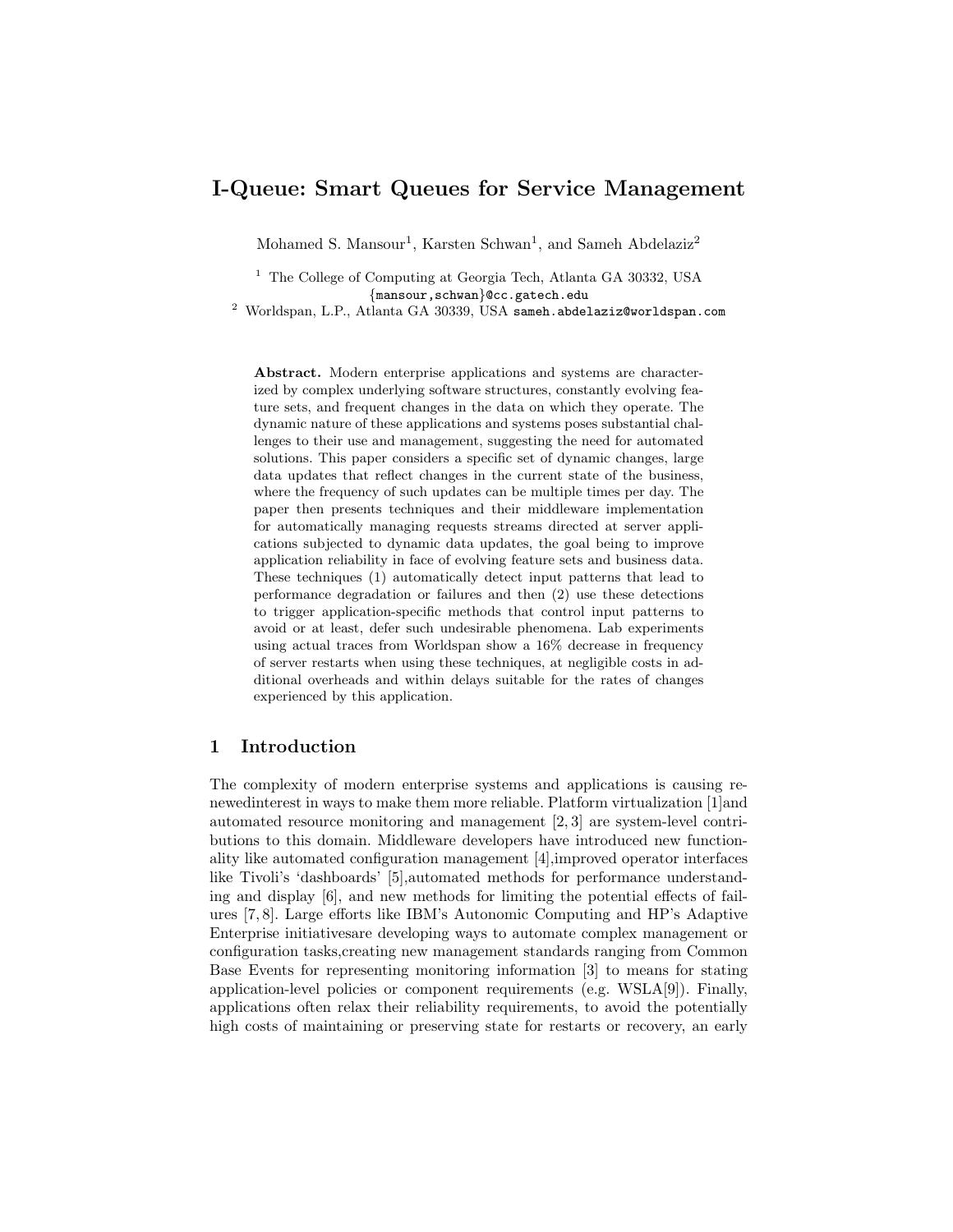example being the BASE vs. ACID requirements formulated for search engines [10].

This paper addresses service failures in distributed applications. The failure model used is typical for distributed enterprise applications like web services, where 'failures' are not direct or immediate system or application crashes, but cause atypical or unusual application behaviors captured by distributed monitoring techniques[11, 12].

Examples include returns of empty or insufficient responses, partially correct results, performance degradation causing direct or increasingly probable violations of delay guarantees specified by SLAs, and others. In the peer-to-peer literature, researchers are using such behaviors to build or maintain distributed trust models [13], in order to avoid using untrustworthy machines or network links.

Focusing on enterprise systems with reliable hardware infrastructure but potentially unreliable software, we investigate ways in which they can deal with unusual behaviors and eventually, failures caused by single or sequences of application requests, which we term poison request sequences. In earlier work, we identified and found ways to deal with a simple case observed by one of our industry partners, which concerned single requests, termed a 'poison message' that consistently caused unusual system and application responses [8]. In this paper, we tackle the more complex problem of sets or sequences of requests that cause such behaviors, and where such problems may depend on dynamic system conditions, such as which business rules are currently being run or to what current states they are being applied. The specific example studied is a global distribution system (GDS) that does transaction processing for the travel industry. To summarize, our assumption is that even with extensive testing applied to modern enterprise applications, it is difficult, if not impossible to ensure their correct operations under different conditions. This is not only because of the undue costs involved with testing such systems under all possible input sequences and application states, but also because the effects of poison message sequences can expose hidden faults that depend both on the sequence of input messages and on changes in system state or application databases. Examples of the latter include regular business data updates, evolving application databases, and system resources that are subject to dynamic limitations like available virtual memory, communication buffers, etc.

The particular problem considered in this paper is *poison requests* or request sequences arriving at a server system. These sequences lead to corrupted internal states that can result in server crash, erroneous results, degraded performance, or failure to meet SLAs for some or all client requests. To identify such sequences, we monitor each single server, its request sequences and responses, and its resource behavior. Monitoring results are used to dynamically build a library of sequence patterns that cause server failures. These techniques use dynamic pattern matching to detect poison sequences. While failure detection uses general methods, the techniques we use for failure prevention exploit application semantics, similar to what we have done in our earlier work on poison messages and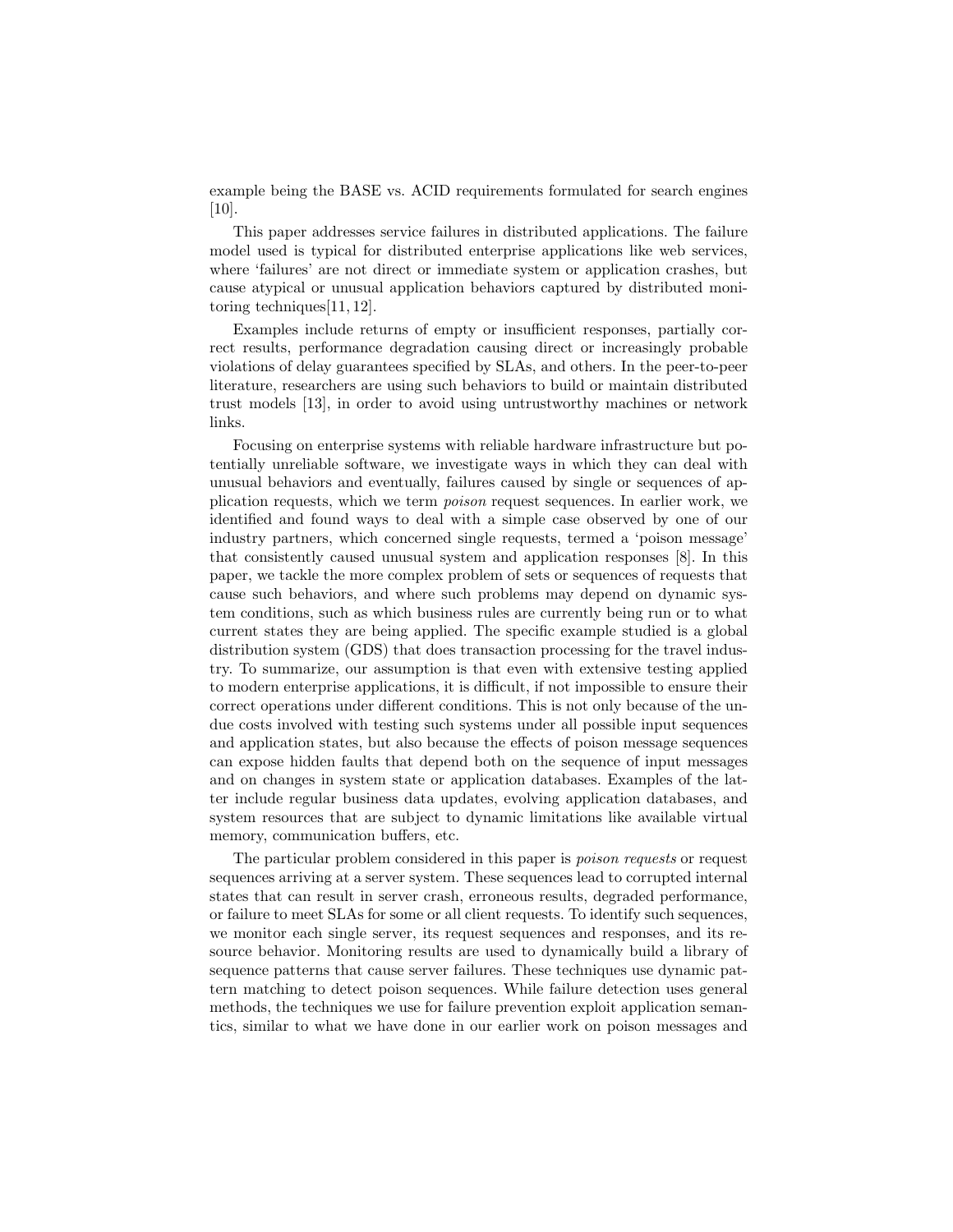more generally, in our 'Isolation-RMI' implementation of an improved communication infrastructure for Java-based enterprise infrastructures like Websphere or JBOSS [8]. As with solutions used to improve the performance of 3-tier web service infrastructures [14], we simply interpose a request scheduler between clients and server. In contrast to earlier work on load balancing [14], however, the purpose of our scheduler is to detect a potentially harmful request sequence and then change it to prevent the failure from occurring or at least, to delay its occurrence, thereby improving total system uptime. One specific prevention method used in this paper is to shuffle requests or change request order to defer (or eliminate) an imminent server crash. The idea is to dynamically apply different request shuffling methods within some time window, to prevent a failure or to at least, opportunistically defer it, thereby reducing the total time spent on system recovery or reboot.

Our motivation and experimental evaluation are based on a server complex operated by Worldspan, which is a leading GDS and the global leader in Webbased travel e-commerce. Poison message sequences and their performance effects were observed in a major application upgrade undertaken by the company in 2005, after a one man-year development effort for which its typical internal testing processes were used. The failures observed were degraded system performance resulting from certain message sequences, but system dynamics and concurrency made it difficult to reproduce identical conditions in the lab and identify the exact sequence and resource conditions that caused the problem. The current workaround being used is similar to the micro-reboot methods described in [15]. The experimental work described in this paper constitutes a rigorous attempt todeal with problems like these, using requests, business software, and request patterns made available to our group by this industry partner.A concrete outcome of our research is the I-Queue request management architecture and software implementation. I-Queue monitors a stream of incoming Web Service requests, identifies potential poison message sequences, and then proactively manages the incoming message queue to prevent or delay the occurrence of failures caused by such sequences. The I-Queue solution goes beyond addressing the specific server-based problemoutlined above, for multiple reasons. First, I-Queue is another element of themore general solution for performance and behavior isolation for distributedenterprise applications described in [8]. The basic idea of that solutionis to embed performance monitoring and associated management functionality intokey interfaces of modern enterprise middleware: (1) component interfaces, (2) communication substrates like RMI, and (3) middleware-system interfaces. Here,I-Queue is the messaging analogue of our earlier work on I-RMI [8]. Second,I-Queue solutions can be applied to any 3-tier web service infrastructure thatactively manages its requests, an example being the popular RUBiS benchmarkfor which other research has developed request queuing and management solutionsto better balance workloads across multiple backend servers. In that context,however, I-Queue's dynamic sequence detection methods would be embedded intospecific end servers or into queues targeting certain servers rather than intothe general workload balancing queue containing all requests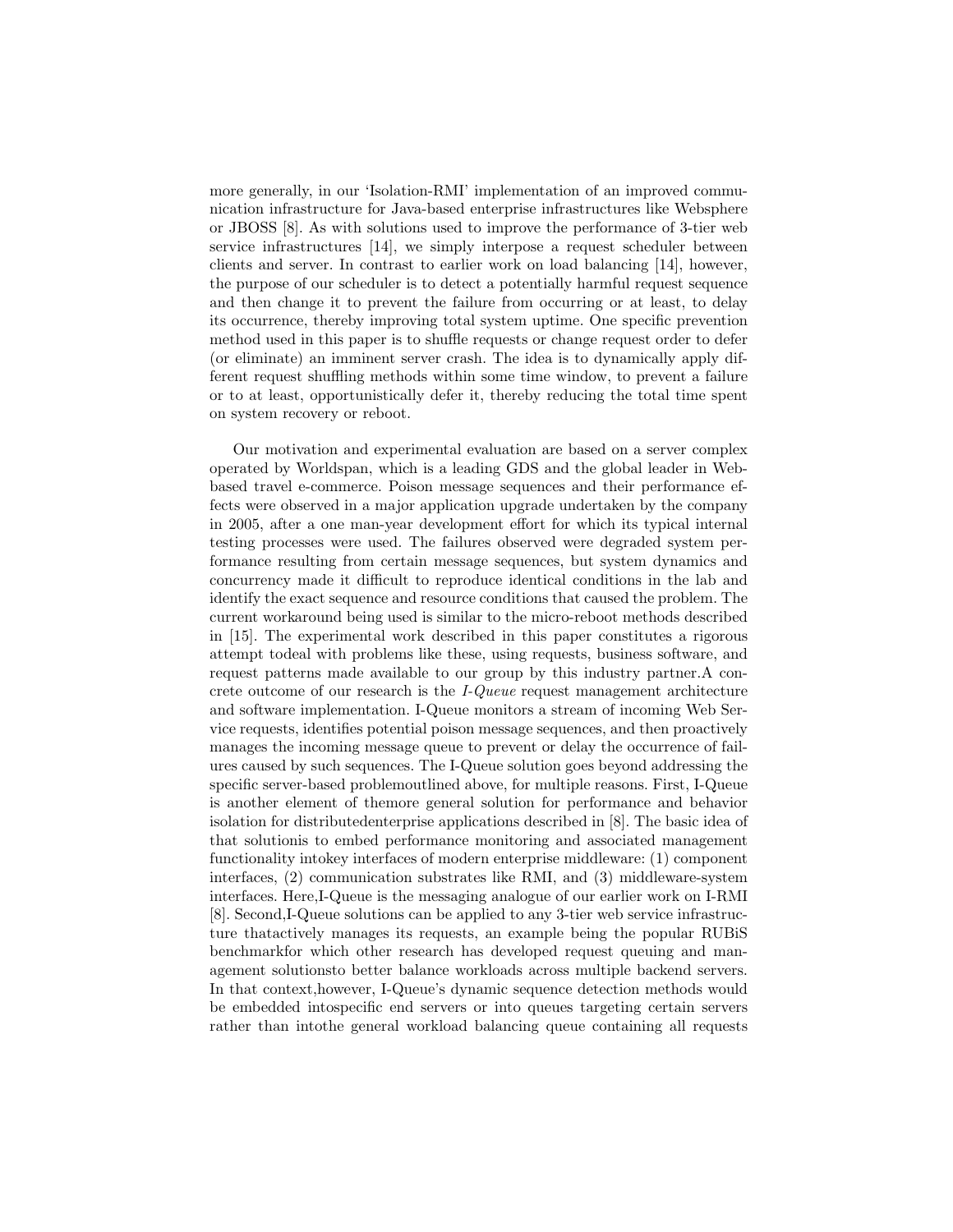in the system. Otherwise, substantial overheads might result from the need to sort requestsby target server ID. Third, I-Queue solutions can be applied to request- ormessage-based systems, examples of the latter including event-based orpublish-subscribe systems [16] or messaging infrastructures [17, 18].

In Section 2, we present the scenario that motivated this work. In Section 3, we describe the system architecture and details of the system design. Section 4 gives an overview of the sample application used in evaluation. We list the experimental results in Section 5 and survey related work in Section 6. We finally conclude in Section 7 with closing remarks and future research directions.

## 2 Motivating Scenario

Figure 1 shows an overview of the major components ofWorldspan's distributed enterprise applications and systems. Theairlines publish their fares, rules and availability information to clearing warehouses (CW). The CW in turn publishes the updates to several GDSs. The GDS implements several services which for a given travel itinerary searches for the lowest available fare across multiple airlines. It is estimated that the size of fare and pricing database at Worldspan, is currently at 10GB and is expected to increase by approximately 20% over the next few years. Worldspan receives an average of 11.5 million queries per day with contractual agreements to generate a reply within a predetermined amount of time. The high message volume coupled with constantly changing system state creates a real need for monitoring and reliability middleware that can learn the dynamically changing performance characteristics and adapt accordingly.



Fig. 1. General overview of message flows in air reservation systems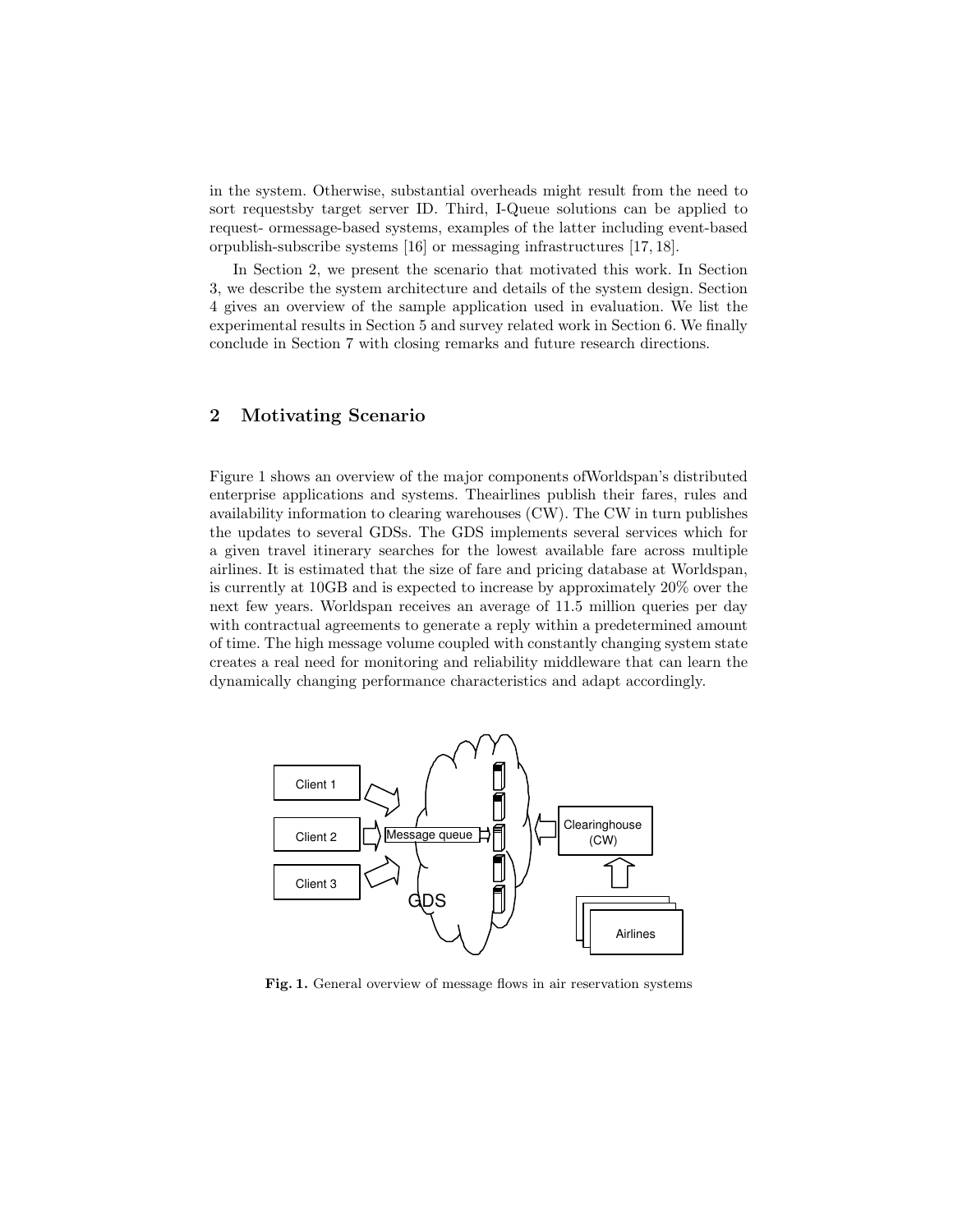## 3 System Architecture

I-Queue uses a simple monitor-analyze-actuate loop similar to those described in previous adaptive and autonomic computing literature [19, 20]. Our contribution is adding a higher level analysis module that monitors message traffic and learns the message sequences more likely to cause erratic behavior then apply application specific methods to prevent or reduce the likelihood of such problems.The monitoring component observes inputs and outputs of the system. The analysis module in our system is the Learning Module (LM), which performs sensitivity analysis by correlating various system performance metrics and input message parameters. The goal of the Learning Module is to establish a set of parameter(s) that can act as good predictors for abnormal behaviors. The output is an internal model that can be used to predict performance behavior for incoming message streams. LM is modular and can use any machine learning algorithm suited for the problem at hand. This paper experiments with algorithms that use Markov Models.The actuator component is the Queue Management Module (QMM). Using the internal performance model generated by LM, QMM prescans the incoming messages in a short window to see if they are likely to cause performance problems. If a suspicious sequence is detected, QMM takes an application-specific action to prevent this problem from occurring, or at least, to defer it. The action used in thispaper is to re-arrange the buffered messages to another sequence that is not known to cause performance problems, or that is known to cause fewer problems. Figure 2 shows an overview of the system architecture.



Fig. 2. I-Queue System Architecture

#### 3.1 Internal Design

To demonstrate the value of I-Queue, we used Hidden Markov Models (HMMs) [21] to implement the LM. In our traces, each message is completely independent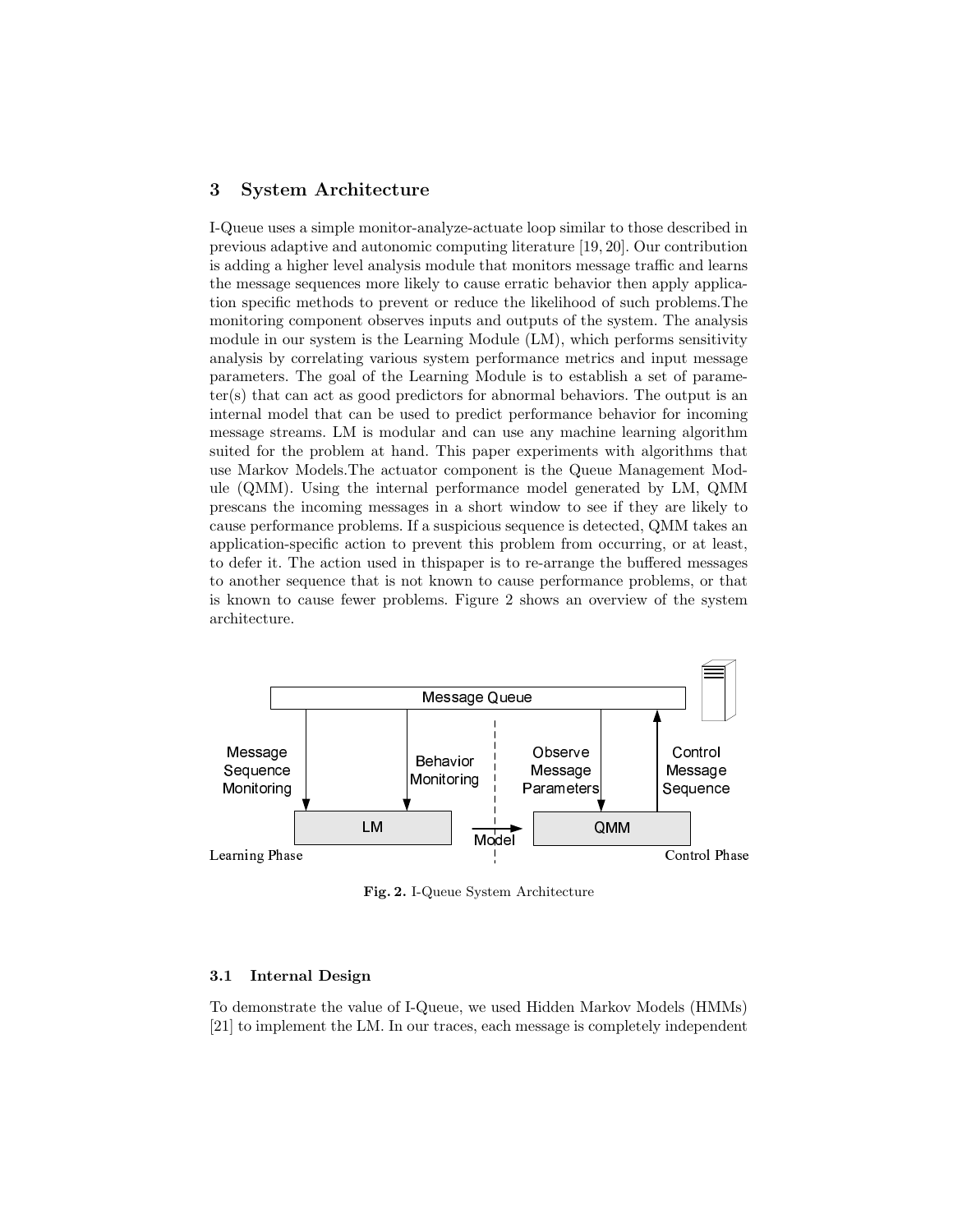of other messages, and messages can be processed in any order without changing their semantics.During the learning phase, we construct transition matrices for each observed parameter(e.g., message size, internal message parameters, message inter-arrival time, ...). A transition matrix is a 2D matrix, for each message pair and a specific parameter, where the value of the parameter from the first message indicates the matrix column, and the value of the parameter from the second message indicates the matrix row. Analyzing message pairs leads to a first order model. For an N-order model, we check  $N+1$  messages, the concatenated parameter values from messages 1 to N indicate the column and the parameter value from message  $N + 1$  indicate the row. To reduce matrix size, we use a codebook to convert parameter values to a numeric index. For multivalued parameters (i.e., list parameters), we use a two level codebook, where the first level encodes each value in the array, then we combine the array values for a message in sorted order and use that for a lookup into the second level codebook.  $N$ -dimensional parameters can be dealt with using  $N+1$  levels of codebooks. We currently construct one transition matrix per parameter, but support for combinations of parameters can be added. For each message, we record all parameters as they arrive, and we observe system state after they are processed. If the system ends in a positive state, then we increment the corresponding cells in the transition matrices. If the server crashes or otherwise shows any performance misbehaviors, then we decrement the appropriate cells. During this training period, we also calculate a prediction error rate. This rate gives us an indication of the quality of a parameter as a predictor. It is calculated by counting the number of times the transition matrix for a certain parameter indicates strong likelihood of performance problems that do not actually occur (think of it as a false alarm rate).An example of a transition matrix is shown in Table 1. For our experiments, we use a second order Markov Model. The rows of the matrix are labeled with the codes from 2 consecutive messages, the columns are labeled with the message that follows in sequence. The cell values give us an indication of server behavior as it executes a particular sequence of messages. A positive value indicates good behavior, e.g., message sequence AAA (first row by first column) and the higher the value the better, e.g.,  $AAA$  is more preferable than AAE (first row by fifth column). A negative value indicates strong likelihood of poor server performance for a certain message sequence (e.g., ADB), the lower the negative value the worse. Sequences not observed in training are noted by a nil in the transition matrix. At the end of the training period, we choose the parameter with the least prediction error rate as our predictor (multiple parameters with relatively close error rates require human evaluation).To account for system initialization and warm up effects, we also construct a separate set of matrices for tracking the first  $N$  messages immediately following a system restart.At the end of the learning phase, we have a transition matrix that is fed to QMM. QMM evaluates the buffered messages before releasing a message to the head of the queue. The performance score is calculated by enumerating all possible orderings of the messages and for each ordering examine the message pairs and add the corresponding value from the transition matrix. A higher score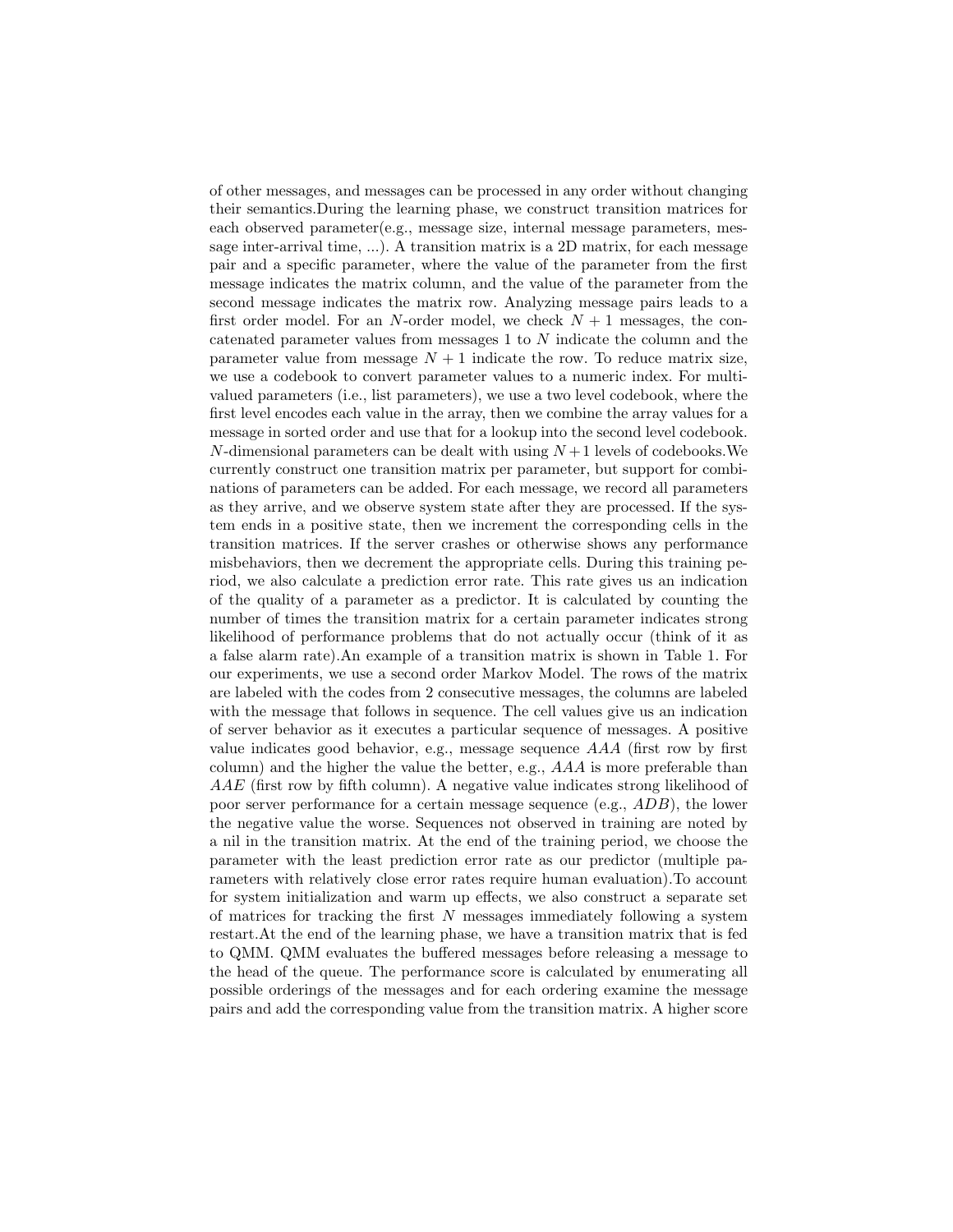Table 1. A portion of the transition matrix from the resource leakage experiment

|     |                                   |  |  | A B C D E F    |  |
|-----|-----------------------------------|--|--|----------------|--|
|     | $\overline{AA}$ 111 29 5 7 30 143 |  |  |                |  |
| AΒ  | 17 26 2 5 7                       |  |  | 9              |  |
|     | AC   4 2 nil 2 2 12               |  |  |                |  |
|     | AD  2-2-1 nil -1 5                |  |  |                |  |
|     |                                   |  |  |                |  |
| ВA  |                                   |  |  | 33 4 1 -1 3 36 |  |
| BB. |                                   |  |  | 11 3 2 -2 4 15 |  |
| 3C  |                                   |  |  | 2 1 1 nil 1 -1 |  |
|     |                                   |  |  |                |  |

indicates a sequence that is less likely to cause performance problems a low score indicates a sequence that is very likely to cause performance problems. The ordering with the highest score is chosen and the queue is ordered accordingly. QMM also performs this reordering after a server restart.

## 4 Overview of Sample Applications

The experimental evaluation of I-Queue uses data traces obtained from Worldspan, a leading GDS and the global leader in Web-based travel e-commerce. Each message is a request for pricing a travel itinerary. Through contractual agreements with its customers, Worldspan needs to generate a reply message within a predefined time limit. It has been observed in the new server that it will occasionally slow down and fail to meet its delivery deadlines. To emulate this behavior, we utilize the Worldspan traces and build simple models of applications servers. In this paper, we report results obtained from experimenting with two server models, both based on known memory leak behaviors as well as other resource leak problems.

#### 4.1 Basic Server Model

The specific subsystem managed by I-Queue is Worldspan pricing query service. The service is handled by a farm of 1500 servers. Query messages from various clients are placed in one of two global queues. Each server in the farm acts independently of the others. As a server becomes available for processing, it pulls a message from the queue, processes the message, and generates a corresponding response message forwarded to other parts of the system for further processing. The request message contains a set of alternative itineraries for which the lowest available fare is to be found by the server. The response message contains a list of fares for each itinerary sorted by fare. All request messages are independent, and the server should maintain an average memory usage level when idle.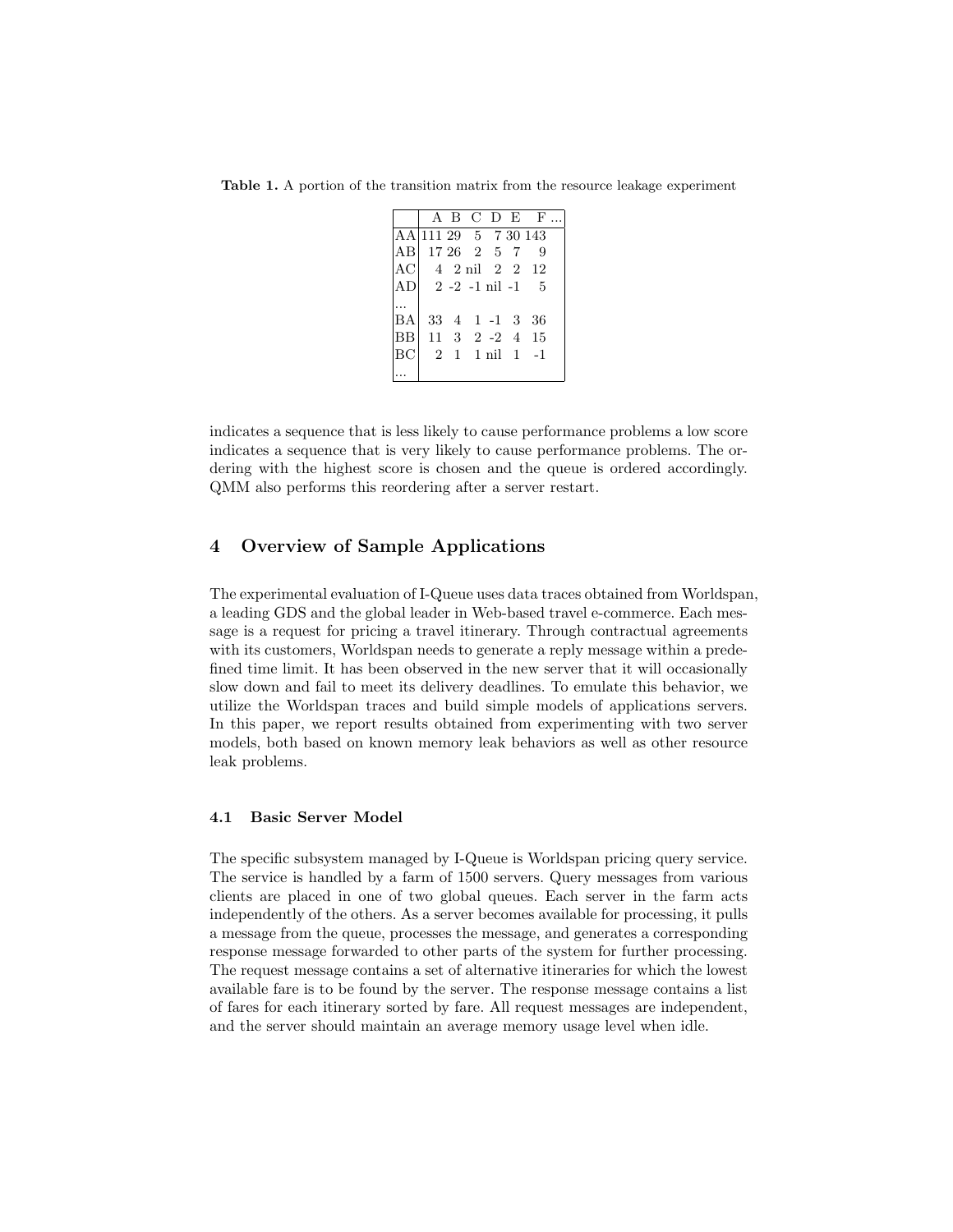#### 4.2 Experimental Models

The I-Queue implementation built for the pricing server monitors server behavior and correlates it with request sequences. To evaluate it, we construct two models in our labs and apply the traffic traces obtained from Worldspan to both of these models. The goal is to evaluate the I-Queue approach with simple failure models using realistic traces. Our future work will evaluate the approach with Worldspans actual server (see the Conclusion section for more detail). The first class of failures used to evaluate I-Queue assumes a server with a small memory leak that is directly proportional to the size of the input message. The larger the input message, the more itineraries to process and hence, more work by the server which can lead to a larger leak. Memory leaks cause gradual degradation in server performance due to memory swapping and can eventually result in a server crash. To detect problems like these, the I-Queue prototype implements an early detection module to detect performance degradation early. The module utilizes the Sequential Partial Probability Test (SPRT) statistical method for testing process mean and variance. The server model is reset when SPRT raises an alarm indicating performance degradation significant enough to be detected. Real-time SPRT was developed in the 1980s based on Wald's original process control work back in 1947 [22]. SPRT features user-specified type I and type II error rates, optima detection times, and applicability to processes with a wide range of noise distributions. SPRT has been applied in enterprise systems for hardware aging problems [23] and for other anomaly detection [24]. SPRT is also used for early fault detection in nuclear power plants [25].

The second class of failures is one in which the server caches application state in a LRU cache. Each response message in the Worldspan traces contain a list of data sets used to process the request. A typical request would need 6-9 sets be processed. We build a simple model where these data sets are cached internally in a LRU cache. For each message, if the data set is cached, then it is used immediately, and if it is not present in the cache, then it is requested from the database using a database connection pool. The new entry is placed in the pool, and the least recently used entry is flushed from the cache. We inject a fault into the connection pool where a connection is not returned to the pool after it is used. This results in temporary pool starvation, eventually requiring a server reboot. We select this fault since it has been observedin multiple industry development teams with which we have worked in the past.Faults like these are non-trivial, because the interaction between data cache and database connection pool is highly dependent on the stream of incoming requests as well as other business logic.

### 5 Experimental Results

#### 5.1 Experimental Setup

Experiments are run in Georgia Tech's enterprise computing laboratory, the model server were built in Java and run on an x345 IBM server(hostname: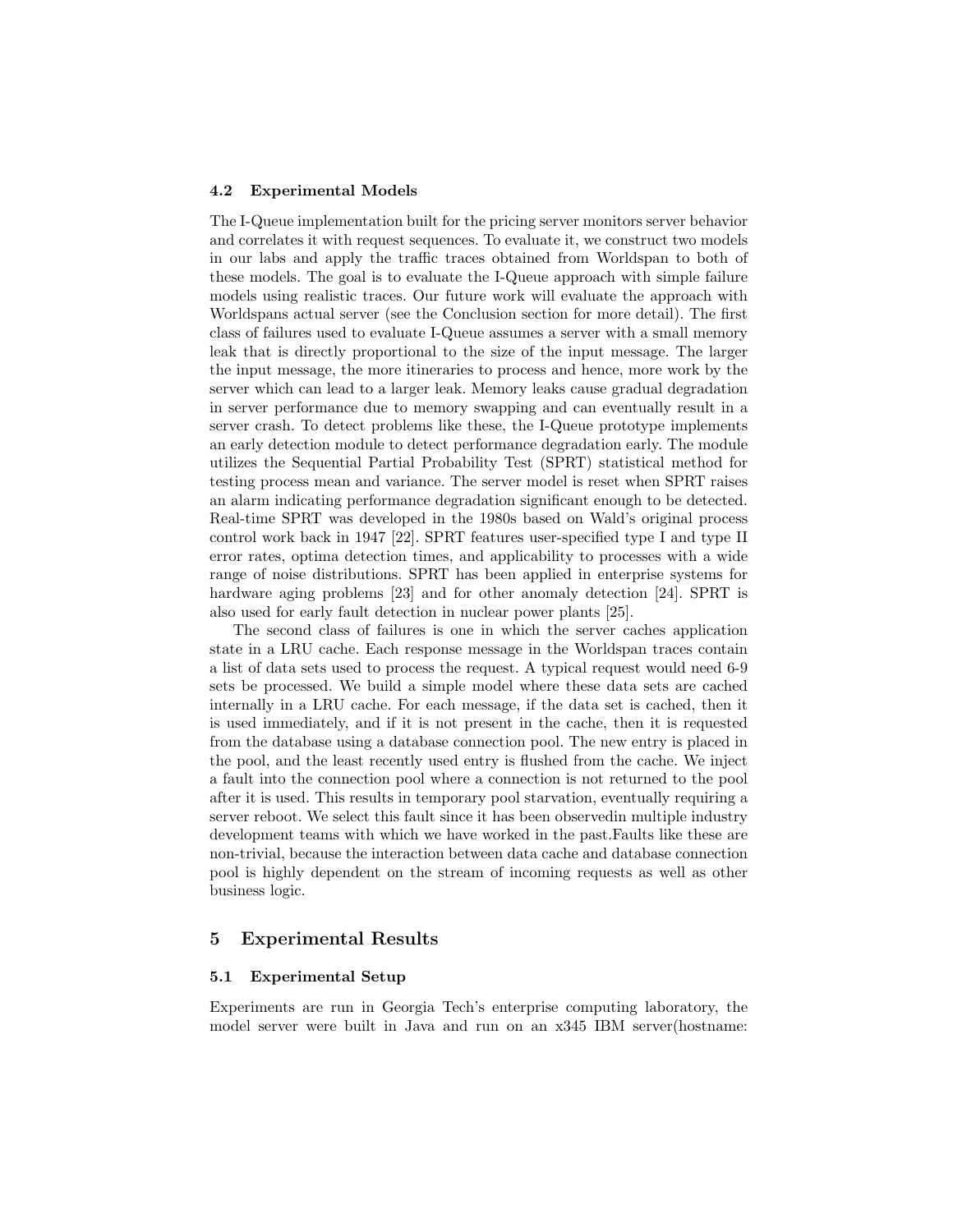dagobah), a dual 2.8GHz Xeon machine with 4GB memory and 1GB/sNIC, running RedHat Linux kernel version 2.4.20. Sensitivity analysis and queue management code were also implemented in Java.

#### 5.2 Memory Leak Model

Our first experiment concerns sensitivity analysis using Worldspan's traffic traces. We model a server with a minor bug that leaks memory in proportion to the input message size. Figure 3 shows the results of our detection algorithm. The x-axis shows the different parameters we analyzed, the corresponding error rate is plotted on the y-axis. The error rate is a measure of the quality of a specific parameter as a predictor with lower error rates indicating a better predictor. As seen in the graph, the parameter MSG-SIZE has error rate of 0% which means it accurately predicts the failure 100% of the time. In the second part of the experi-



Fig. 3. Memory Leak Model: Sensitivity to various message parameters and message size

ment, we engage the queue management module to reorder the messages. Figure 5 shows the reduction in number of server restarts as a function of the buffer length in our managed queue. We observe here that we do not get a significant improvement with larger buffer sizes. Instead, a buffer size of 5 is sufficient for giving us adequate results. The training phase for our system involves running a batch of messages and observing the system behavior for them. A training set is composed of 460 messages and in the real server environment, a message typically takes 4-16 seconds to process. Thus, in the best case scenario, we need 30 minutes to train the system (not counting the time needed to re-start the server). Given the cost of the learning phase of our system, we next evaluate the effectiveness of our algorithms for different training set sizes. Figure 4 shows system improvement measured as average reduction in number of crashes on the y-axis versus number of training sets on the x-axis. The training sets are generated by random re-ordering of the original set. The reduction rate is measured by counting the number of server restarts for the original batch of messages with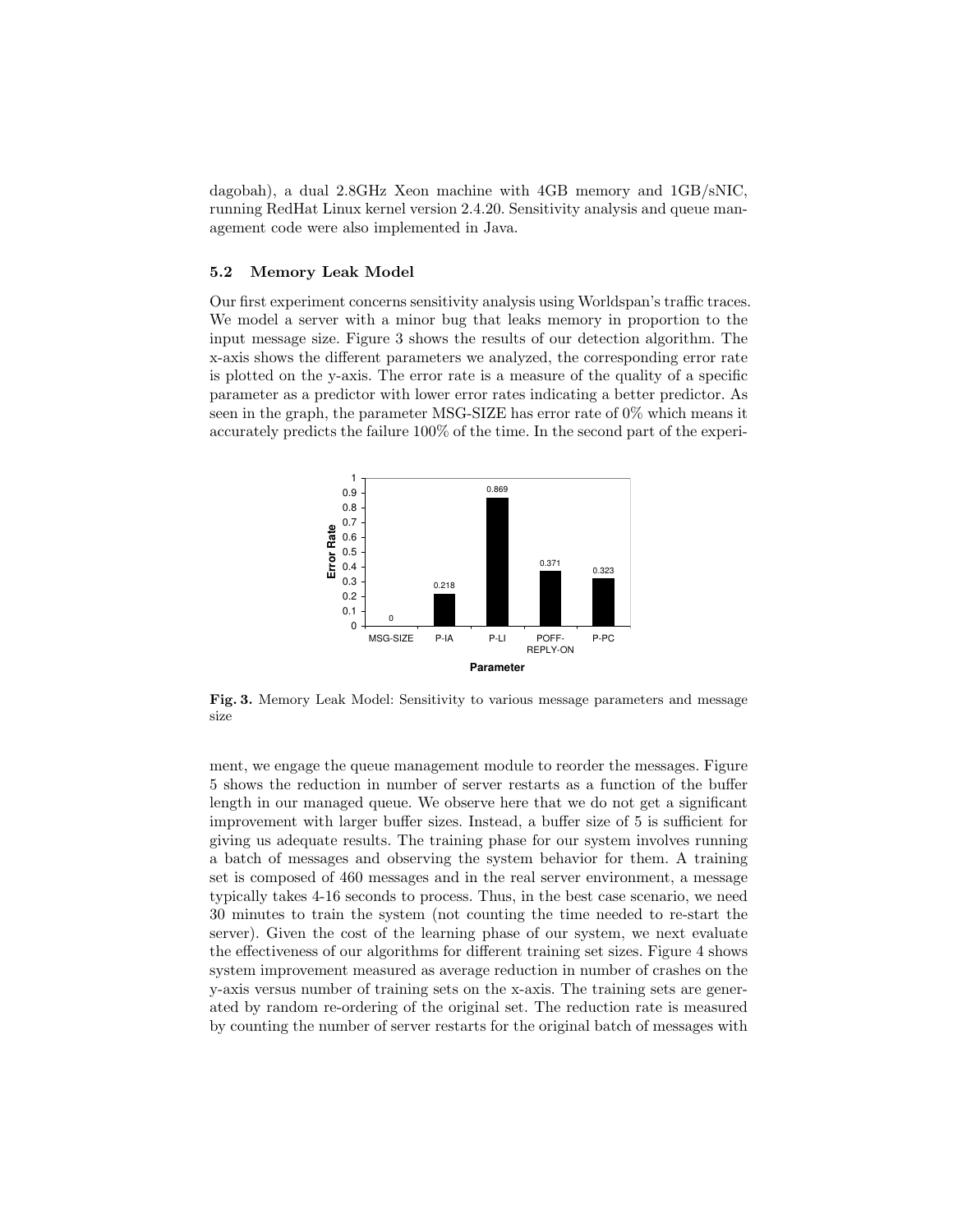the managed vs. the unmanaged queue. It is a measure of the reduction in server faults we can achieve by using I-Queue, hence a higher reduction rate indicates more value in using I-Queue. The graph shows that we can get very good results with only a few training sets. This shows that I-Queue can be deployed with reasonable training time.



Fig. 4. Memory Leak Model: Error reduction measured for different queue length settings(left) and for different training set sizes (right)



Fig. 5. Connection Model: Sensitivity to various message parameters

#### 5.3 Connect Leak Model

To further evaluate I-Queue, we conduct a second experiment with a more complicated server model that exhibits a subtle resource leak which only occurs if a data item is not present in cache. The purpose of this experiment is to evaluate I-Queue against a non-linear leakage model. Figure 6 shows the results of the sensitivity analysis, we notice that the REPLY-BMV parameter accurately predicts the fault with 0% error rate and we use it in the next set of experiments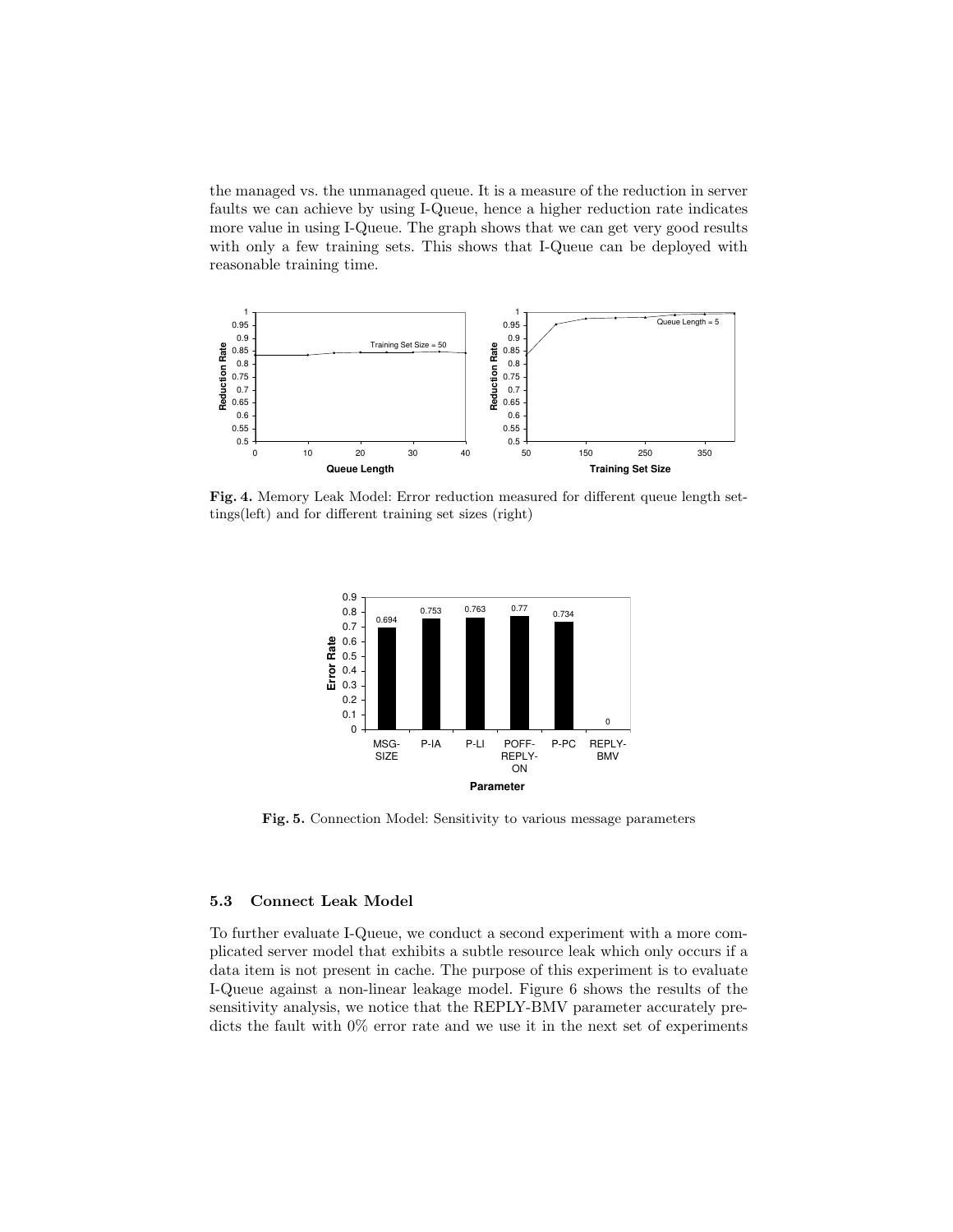as our predictor. Figure 6 shows the results of running I-Queue with a managed queue, again showing good improvement and a reasonable training time.



Fig. 6. Connection Leak Model: Error reduction measured for different queue length settings(left) and for different training set sizes (right)

### 6 Related Work

Our approach builds on established practice, in which machine learning techniques have been applied successfully to server and process monitoring. Application traces for detecting application faults are examined in [7, 26, 12, 27]. Bowring et al. uses similar methods to classify software behavior based on program traces [28]. These studies use application traces to detect a problem as it occurs and to recover the system by restarting the whole or parts of the system. Our approach differs in that we use application-defined methods to interpose and reschedule the message stream to minimize the number of system restarts and hence, increase system utility.

The parallel computing domain has an extensive body of work on reliability using various monitoring, failure prediction [29], and checkpointing techniques [30, 31]. Our work studies enterprise applications, specifically those in which system state is typically preserved in an external persistent storage (e.g., a relational database). In such systems, checkpointing the system state amounts to persisting the input event until it is reliably processed, and the cost of failures is dominated by process startup and initialization. In such environments, a reduction in the frequency of failures provides a tangible improvement to the system operators. Additionally, the dynamic models we build (including the failure predictor) can prove valuable to system programmers as they try to troubleshoot the source of failure.

## 7 Conclusions and Future Work

This paper demonstrates a useful technique for automatically (1) detecting undesirable (i.e., poison) message sequences and then, (2) applying application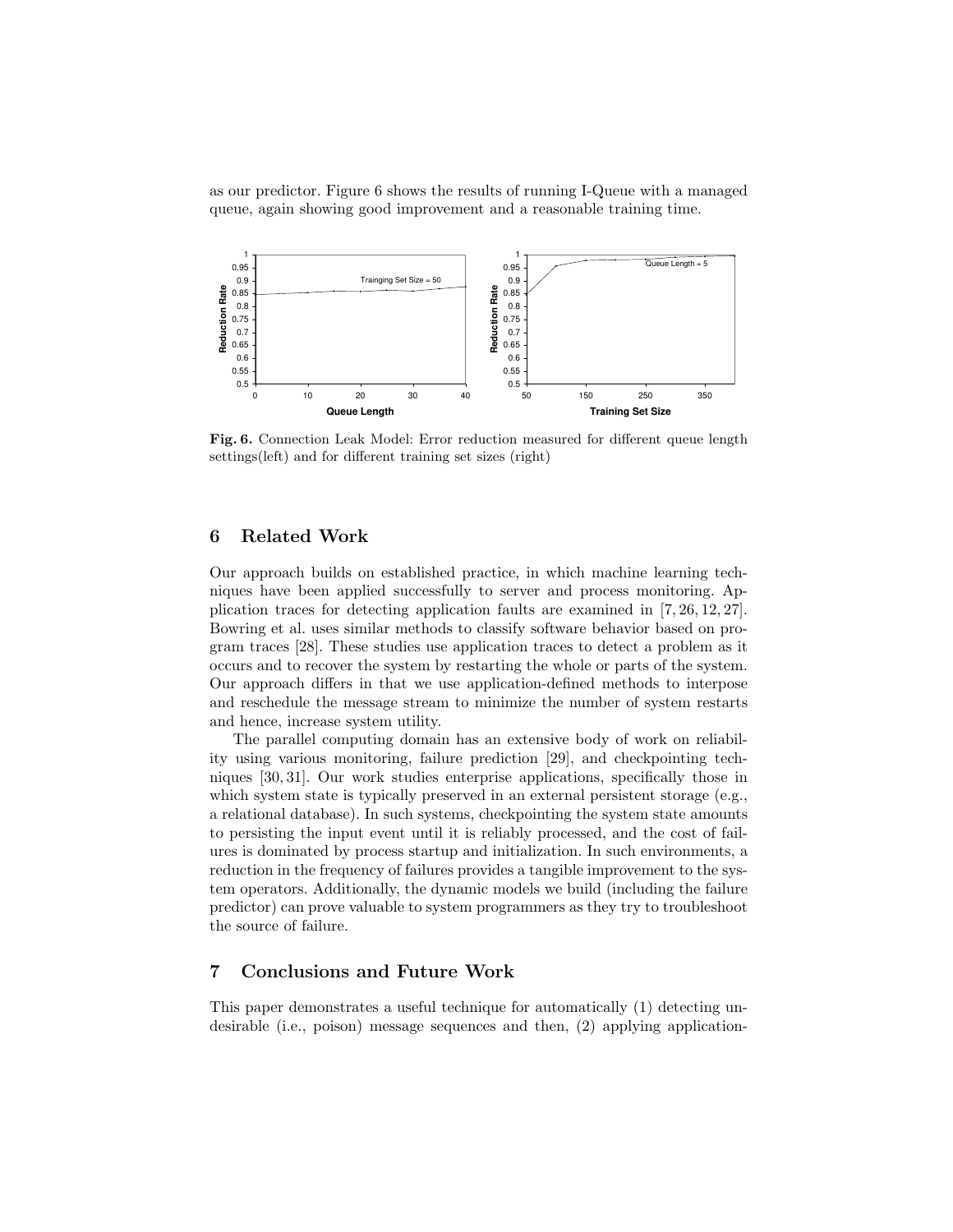specific methods to achieve improved system performance and reliability. Future work includes conducting on-site experiments with the Worldspan search engine. We anticipate having more complex behaviors corresponding to multiple failure models interrelated in non-linear ways. We plan to approach this problem by using some of the well-studied clustering techniques (e.g., K-means analysis) to isolate the different behaviors and then apply our methods to each one separately.Our longer term agenda is to use the monitoring and reliability techniques demonstrated in this paper in the context of service-oriented architectures. We are particularly interested in dynamically composed systems where users can create ad-hoc flows such as portal applications for high level decision support systems. In such systems, it is imperative to build middleware infrastructure to detect abnormal behaviors induced by certain component or service interactions and also, to impose 'firewalls' that can contain such behaviors and prevent them from further spreading into other parts of the system.

Acknowledgements. We gratefully acknowledge the help of James Miller in understanding the structure and parameters of the query messages. Many thanks also to Zhongtang Cai for directing us to the SPRT papers and algorithm.

## References

- 1. Barham, P.T., Dragovic, B., Fraser, K., Hand, S., Harris, T.L., Ho, A., Neugebauer, R., Pratt, I., Warfield, A.: Xen and the art of virtualization. In: Proceedings of the 19th ACM Symposium on Operating Systems Principles (SOSP 2003), Bolton Landing, NY (2003) 164–177
- 2. Agarwala, S., Poellabauer, C., Kong, J., Schwan, K., Wolf, M.: System-level resource monitoring in high-performance computing environments. Journal of Grid Computing 1(3) (2003) 273 – 289
- 3. IBM: Common base event. http://www.ibm.com/developerworks/library/ specification/ws-cbe/ (2003) [online; viewed:5/24/2006].
- 4. Swint, G.S., Jung, G., Pu, C., Sahai, A.: Automated staging for built-to-order application systems. In: Proceedings of the 2006 IFIP/IEEE Network Operations and Management Symposium (NOMS 2006), Vancouver, Canada (2006)
- 5. IBM: IBM Tivoli monitoring. (http://www.ibm.com/software/tivoli/products/ monitor/) [online; viewed:  $5/24/2006$ ].
- 6. Bodic, P., Friedman, G., Biewald, L., Levine, H., Candea, G., Patel, K., Tolle, G., Hui, J., Fox, A., Jordan, M.I., Patterson, D.: Combining visualization and statistical analysis to improve operator confidence and efficiency for failure detection and localization. In: ICAC '05: Proceedings of the Second International Conference on Automatic Computing, Washington, DC, USA, IEEE Computer Society (2005) 89–100
- 7. Roblee, C., Cybenko, G.: Implementing large-scale autonomic server monitoring using process query systems. In: ICAC '05: Proceedings of the Second International Conference on Automatic Computing, Washington, DC, USA, IEEE Computer Society (2005) 123–133
- 8. Mansour, M.S., Schwan, K.: I-RMI: Performance isolation in information flow applications. In Alonso, G., ed.: Proceedings ACM/IFIP/USENIX 6th Interna-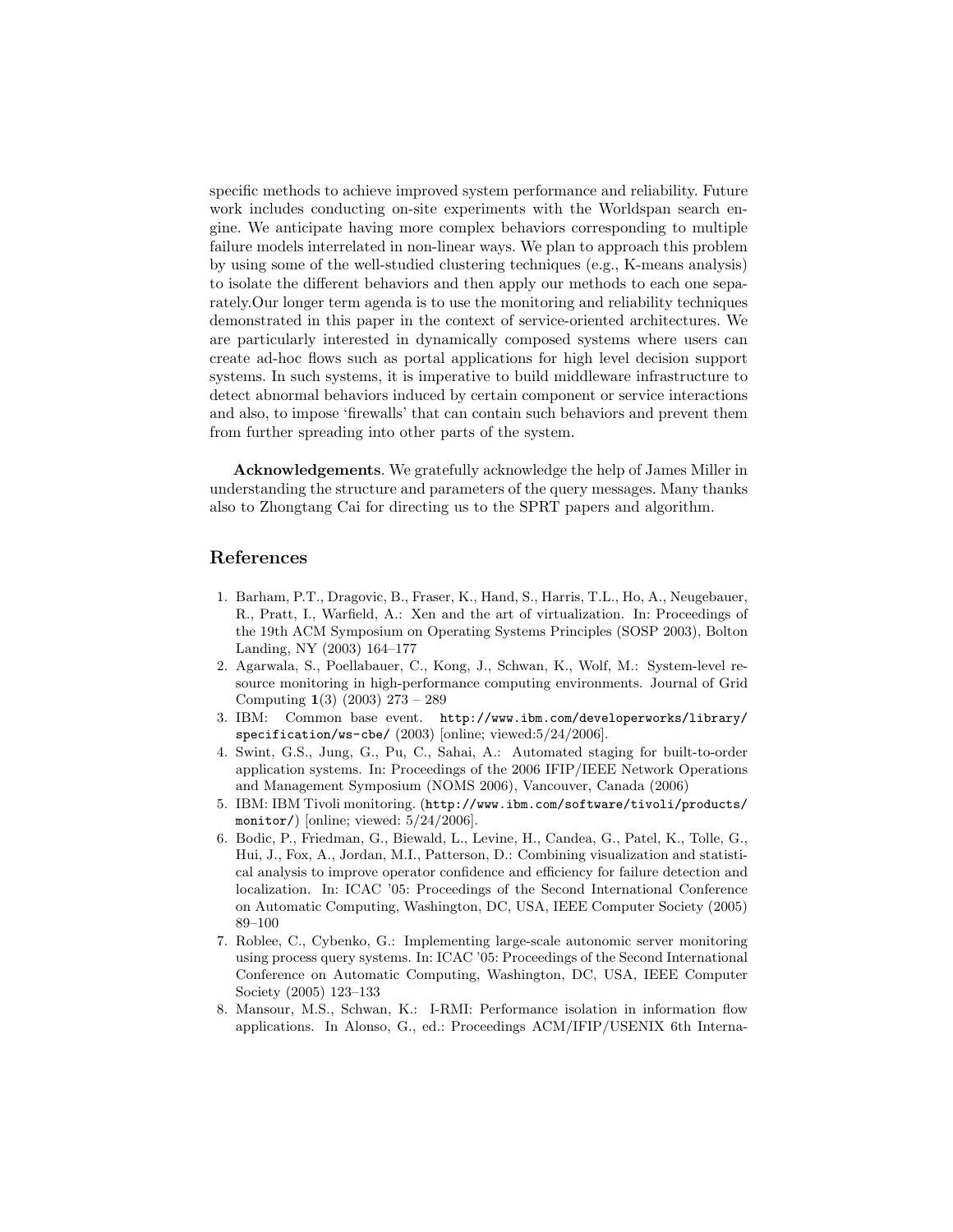tional Middleware Conference (Middleware 2005). Volume 3790 of Lecture Notes in Computer Science., Grenoble, France, Springer (2005)

- 9. Keller, A., Ludwig, H.: The WSLA framework: Specifying and monitoring service level agreements for web services. J. Netw. Syst. Manage. 11(1) (2003) 57–81
- 10. Fox, A., Gribble, S.D., Chawathe, Y., Brewer, E.A., Gauthier, P.: Cluster-based scalable network services. In: SOSP '97: Proceedings of the sixteenth ACM symposium on Operating systems principles, New York, NY, USA, ACM Press (1997) 78–91
- 11. Chen, M., Kiciman, E., Fratkin, E., Brewer, E., Fox, A.: Pinpoint: Problem determination in large, dynamic, internet services. In: Proceedings of the International Conference on Dependable Systems and Networks (IPDS Track), Washington D.C. (2002)
- 12. Fox, A., Kiciman, E., Patterson, D.: Combining statistical monitoring and predictable recovery for self-management. In: WOSS '04: Proceedings of the 1st ACM SIGSOFT workshop on Self-managed systems, New York, NY, USA, ACM Press (2004) 49–53
- 13. Jun, S., Ahamad, M., Xu, J.J.: Robust information dissemination in uncooperative environments. In: ICDCS '05: Proceedings of the 25th IEEE International Conference on Distributed Computing Systems (ICDCS'05), Washington, DC, USA, IEEE Computer Society (2005) 293–302
- 14. Jin, W., Chase, J.S., Kaur, J.: Interposed proportional sharing for a storage service utility. In: Proceedings of the joint international conference on Measurement and modeling of computer systems, ACM Press (2004) 37–48
- 15. Candea, G., Cutler, J., Fox, A.: Improving availability with recursive microreboots: a soft-state system case study. Perform. Eval. 56(1-4) (2004) 213–248
- 16. Kumar, V., Cai, Z., Cooper, B.F., Eisenhauer, G., Schwan, K., Mansour, M.S., Seshasayee, B., Widener, P.: IFLOW: Resource-aware overlays for composing and managing distributed information flows. In: Proceedings of ACM SIGOPS EU-ROSYS'2006, Leuven, Belgium (2006)
- 17. Sun Microsystems: Java message service (JMS). (http://java.sun.com/ products/jms/) [online; viewed: 5/24/2006].
- 18. Tibco: Tibco Rendezvous. (http://www.tibco.com/software/messaging/ rendezvous.jsp) [online; viewed: 5/24/2006].
- 19. Oreizy, P., Gorlick, M., Taylor, R., Heimbigner, D., Johnson, G., Medvidovic, N., Quilici, A., Rosenblum, D., Wolf, A.: An architecture-based approach to selfadaptive software. IEEE Intelligent Systems 14(3) (1999) 54–62
- 20. Hanson, J.E., Whalley, I., Chess, D.M., Kephart, J.O.: An architectural approach to autonomic computing. In: Proceedings of the First International Conference on Autonomic Computing (ICAC'04), Washington, DC, USA, IEEE Computer Society (2004) 2–9
- 21. Rabiner, L.R.: A tutorial on hidden Markov models and selected applications in speech recognition. (1990) 267–296
- 22. Wald, A.: Sequential Analysis. John Wiley & Sons, NY (1947)
- 23. Cassidy, K.J., Gross, K.C., Malekpour, A.: Advanced pattern recognition for detection of complex software aging phenomena in online transaction processing servers. In: DSN '02: Proceedings of the 2002 International Conference on Dependable Systems and Networks, Washington, DC, USA, IEEE Computer Society (2002) 478–482
- 24. Gross, K.C., Lu, W., Huang, D.: Time-series investigation of anomalous CRC error patterns in fiber channel arbitrated loops. In Wani, M.A., Arabnia, H.R., Cios, K.J., Hafeez, K., Kendall, G., eds.: ICMLA, CSREA Press (2002) 211–215